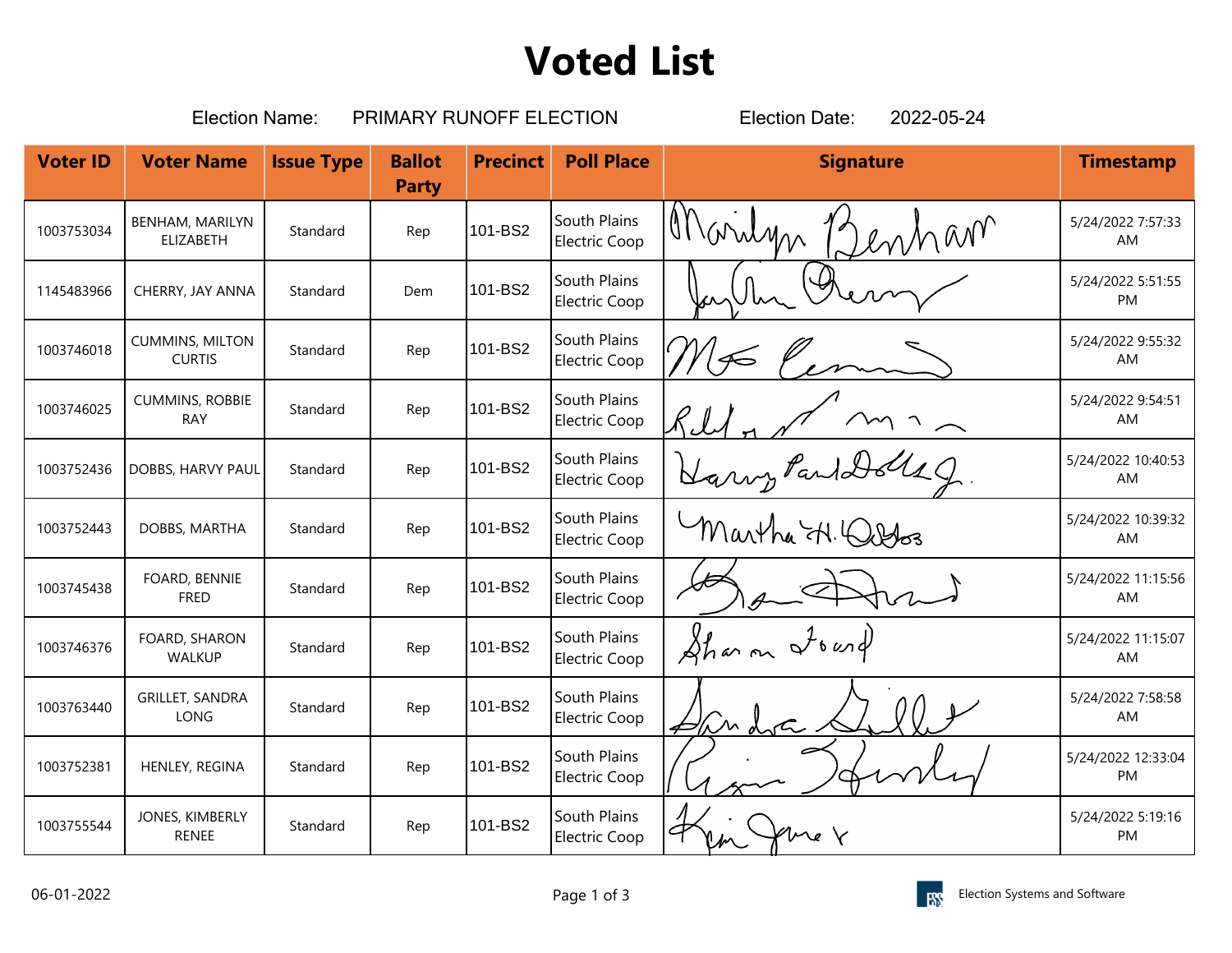## **Voted List**

| <b>Voter ID</b> | <b>Voter Name</b>                | <b>Issue Type</b> | <b>Ballot</b><br><b>Party</b> | <b>Precinct</b> | <b>Poll Place</b>                    | <b>Signature</b>    | <b>Timestamp</b>               |
|-----------------|----------------------------------|-------------------|-------------------------------|-----------------|--------------------------------------|---------------------|--------------------------------|
| 1003752750      | JONES, PETER NEVIN               | Standard          | Rep                           | 101-BS2         | South Plains<br><b>Electric Coop</b> | V. t. On Qr         | 5/24/2022 11:34:52<br>AM       |
| 1142023059      | LAMBERT, HELEN<br><b>DARLENE</b> | Standard          | Rep                           | 101-BS2         | South Plains<br><b>Electric Coop</b> | Helen Darlen Lanket | 5/24/2022 4:26:46<br>PM        |
| 1003752310      | LAMBERT, WALTER<br><b>IVY</b>    | Standard          | Rep                           | 101-BS2         | South Plains<br><b>Electric Coop</b> | Walte & June        | 5/24/2022 4:28:21<br>PM        |
| 1003749857      | MAGOUIRK, ALLAN<br><b>JERRIS</b> | Standard          | Rep                           | 101-BS2         | South Plains<br>Electric Coop        | aum ma Dienne       | 5/24/2022 11:45:01<br>AM       |
| 1003749861      | MAGOUIRK, JUDY                   | Standard          | Rep                           | 101-BS2         | South Plains<br><b>Electric Coop</b> | Judy Me Hounk       | 5/24/2022 11:42:38<br>AM       |
| 1003753204      | NICHOLS, BARBARA<br>LEE          | Standard          | Rep                           | 101-BS2         | South Plains<br><b>Electric Coop</b> | Benkar - Thele      | 5/24/2022 7:54:05<br>AM        |
| 1197936031      | OTTS, AMON MAC                   | Standard          | Rep                           | 101-BS2         | South Plains<br><b>Electric Coop</b> | OPL<br>mer          | 5/24/2022 6:15:04<br>PM        |
| 1003749475      | OTTS, KIMBRA KAY                 | Standard          | Rep                           | 101-BS2         | South Plains<br>Electric Coop        |                     | 5/24/2022 6:13:36<br><b>PM</b> |
| 1022677010      | READ, SARAH ANN                  | Standard          | Rep                           | 101-BS2         | South Plains<br><b>Electric Coop</b> |                     | 5/24/2022 3:04:31<br>PM        |
| 1003756832      | SANDERS, GLEN<br><b>HOWARD</b>   | Standard          | Rep                           | 101-BS2         | South Plains<br><b>Electric Coop</b> |                     | 5/24/2022 11:02:37<br>AM       |
| 1003756845      | SANDERS, MARY<br><b>MARGARET</b> | Standard          | Rep                           | 101-BS2         | South Plains<br>Electric Coop        |                     | 5/24/2022 10:59:41<br>AM       |
| 1158394894      | SMITH, STEVE DEREK               | Standard          | Rep                           | 101-BS2         | South Plains<br><b>Electric Coop</b> |                     | 5/24/2022 12:40:51<br>PM       |